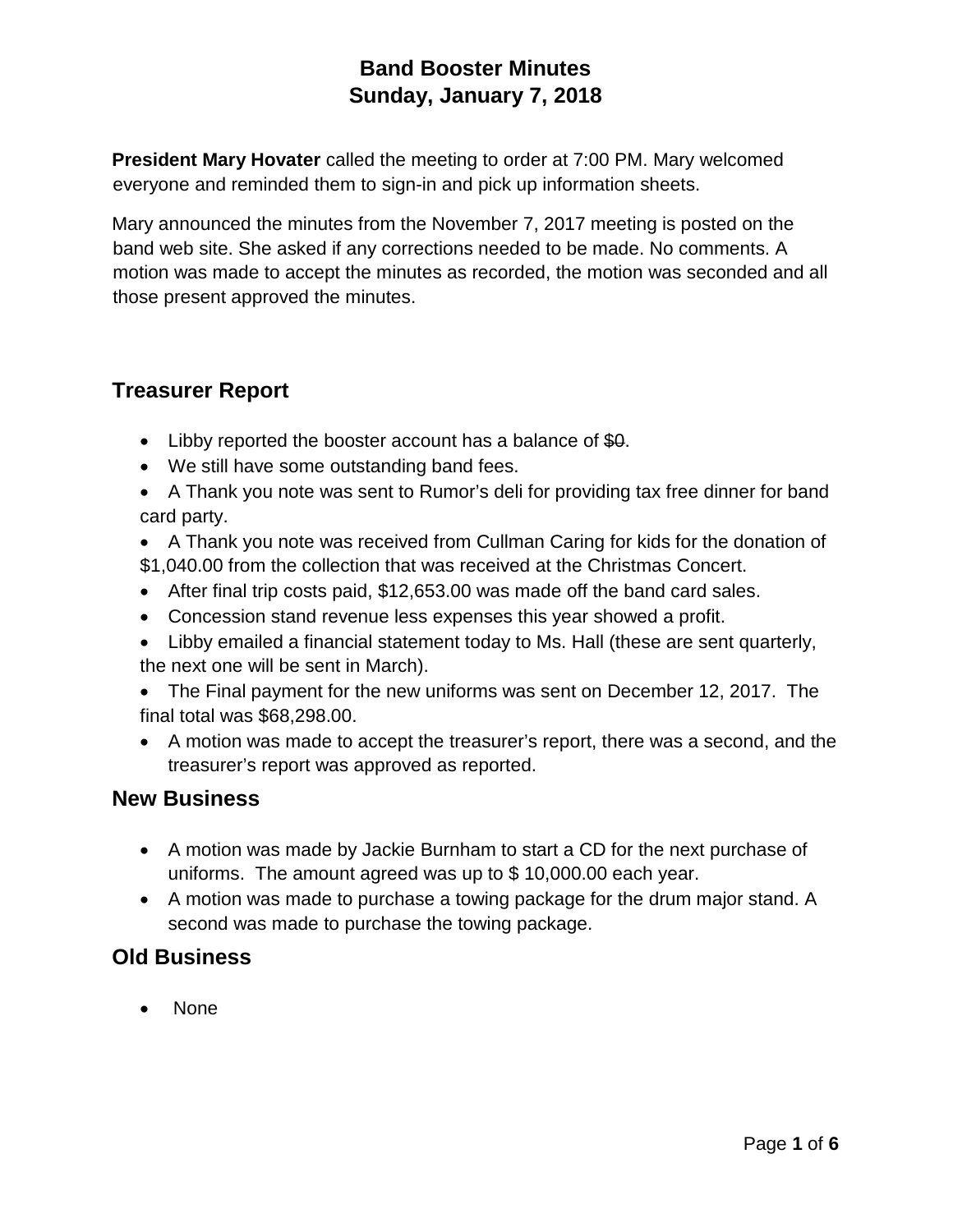#### **Mary**

- Thanks for another great year to Tommy and Angie Schultz to overseeing the concession stand.
- We have several parents that will be leaving this year that hold officer positions if anyone is interested in these positions please let us know.
- One job that is very important is the person in charge of the practice water. Hope someone will decide to take this position because someone needs to do this job to make sure the kids have water during practice and band camp.
- Big Band Dance We will be using the retro decoration for the big band dance. If you would like to help with decorating or bringing food. Please sign up on line all help would be appreciated on January the 2<sup>nd</sup>. We will start to decorate around 10:00 am on Friday the 2nd.
- If you sign up online a reminder will be sent out.
- We will be having a Senior group picture made in the new band uniforms to go in the CHS yearbook. A message will be sent out of the date and time.

# **Mr. Smith**

- Reminded everyone to pick up a copy of the handouts.
- We had a Great Marching season.
- Wanted to Thank all the Chaperones on the trip to Orlando making it a magical experience.
- All-State will be January  $12<sup>th</sup>$  and  $13<sup>th</sup>$ . We have 36 students that will be attending All State this year.
- Big Band Dance will be February  $2^{nd}$ , it will be at 7:00 pm at the Cullman Civic center. Admission to the event is \$10.00.
- We will be attending MPA in Florence at the University of North Alabama. We will be taking the Symphony and the Concert band to perform. If you have never been before the two bands will play three pieces of music, play a piece of music they have never played before by sight reading. The two group will be judged on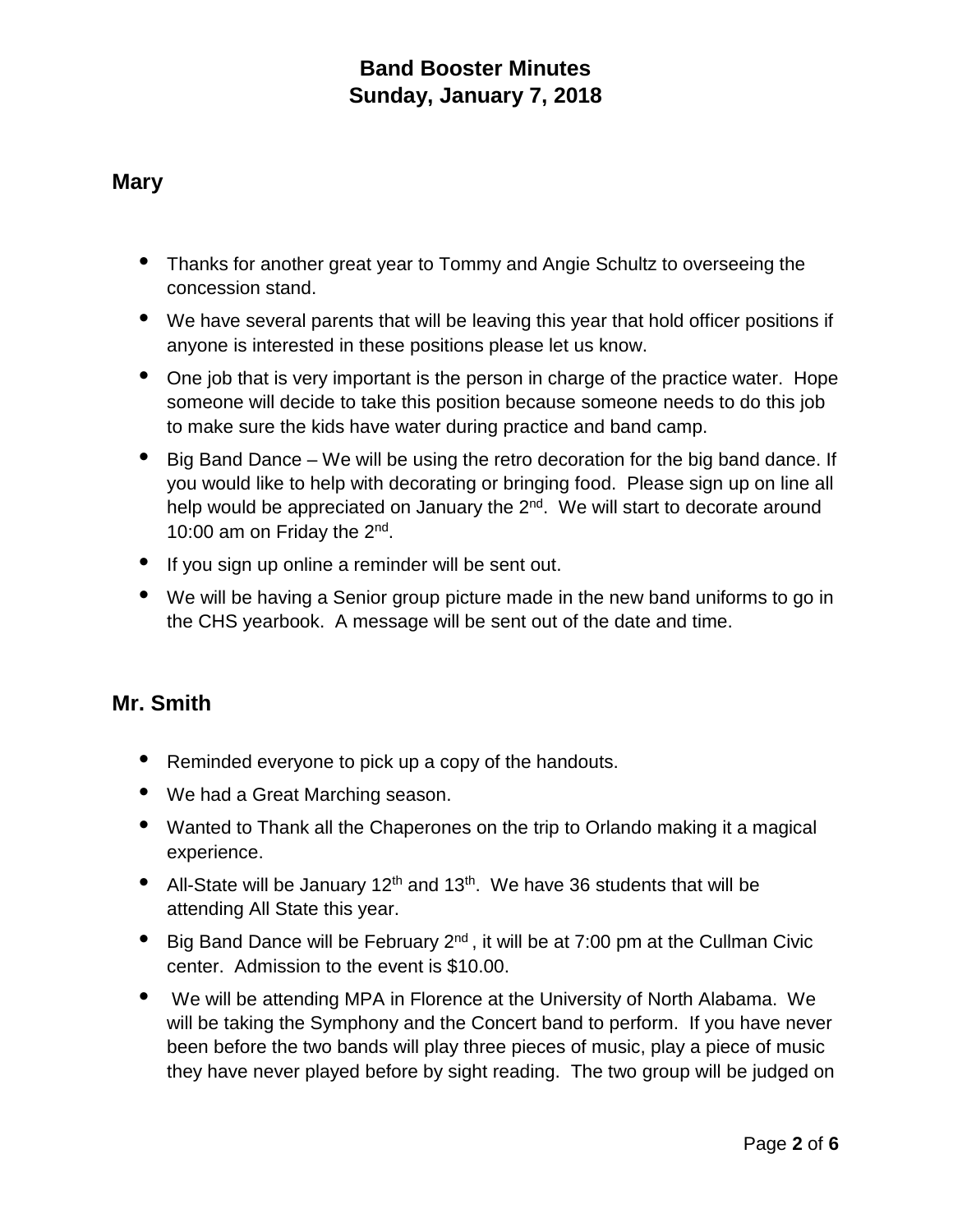this. The dates of MPA is February  $27<sup>th</sup>$ ,  $28<sup>th</sup>$  and March 1<sup>st</sup>. We hope we will get to go on Tuesday. An email will be sent out with the date and time if any parent would like to attend.

- Honor Band will be at the University of Montevallo on March 2<sup>nd</sup> ,3<sup>rd</sup> & 4<sup>th</sup>.
- Dance Line & Majorette organizational meeting will be February 8<sup>th</sup> at 3:30 PM.
- We will be starting after school practice for Concert and Symphony Band on February 5<sup>th</sup>.
- District Honor Band will be at Russellville High School on February 16<sup>th</sup> and 17<sup>th</sup>.
- $\bullet$  Band Auditions will begin on March the  $5<sup>th</sup>$ .
- Dance/Majorette/Drum Major Auditions will be March 14<sup>th</sup> at 4:00 PM.
- Color Guard organizational meeting will be March 15<sup>th</sup> at 3:30 PM.
- Color Guard Auditions will be April 11<sup>th</sup> at 4:00 PM.
- Deadline for Senior Baby Picture and Plans is April 18th.
- Band Banquet Money and DVD picture due on April 25<sup>th</sup>.
- Band Banquet will be in May at Stonebridge.

#### **Chaperones**

• Please let Jackie Burnham know if you are interested in going as a chaperone with the band to the MPA performance to UNA in Florence. The date will be announced. Mr. Smith will let everyone know when he finds out the date that the CHS Band will perform.

#### **Concessions**

• Everything has been cleaned and packed up in the concession stand to reopen next football schedule.

### **Uniforms**

- The New Uniforms have come in and have been checked in.
- The Old uniforms have been boxed up and are ready to be moved over to the Cullman Middle School.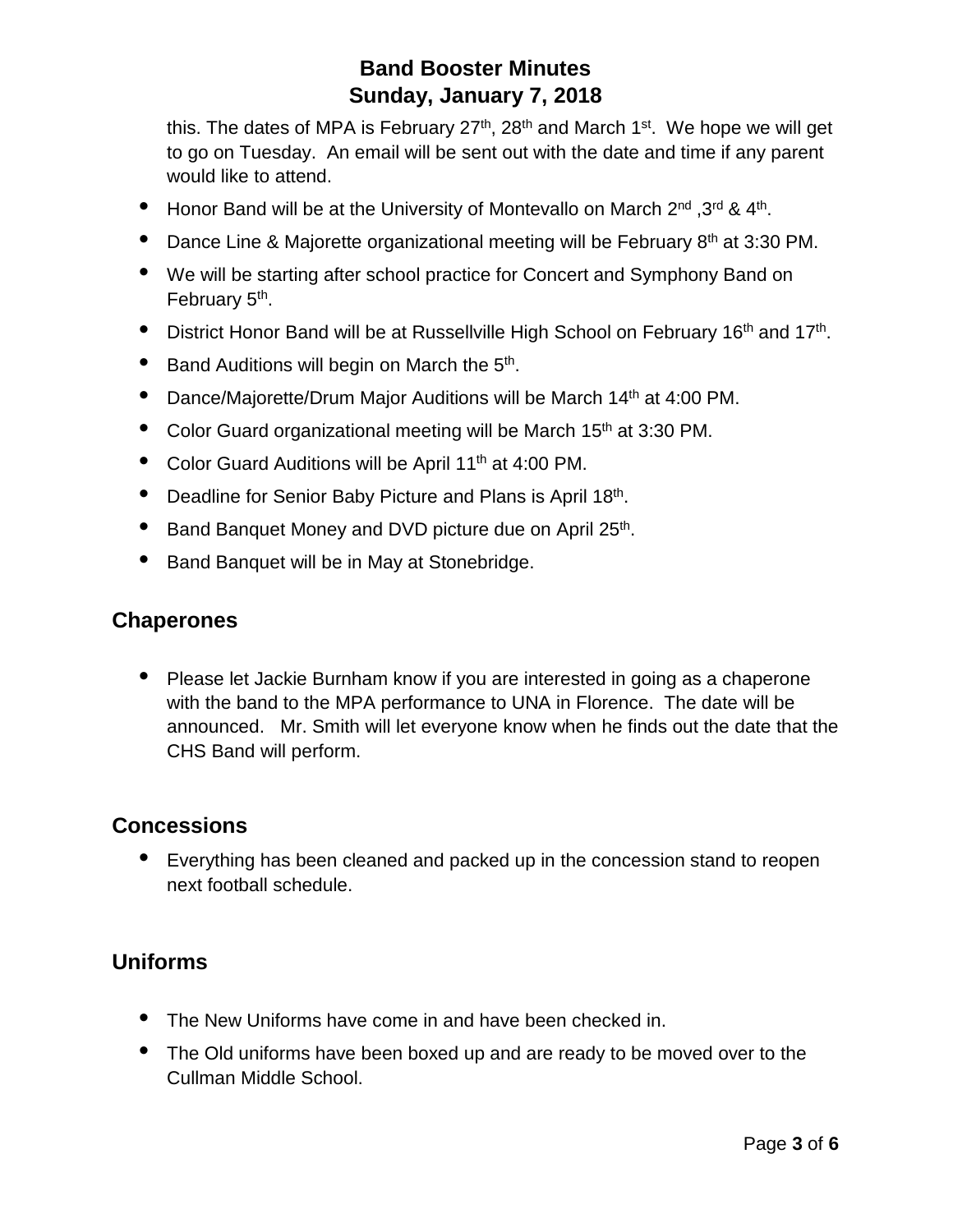• We still have some uniforms that have not been turned in from marching season. Please make sure the uniforms have been cleaned and turned in before school is out, or you will be responsible to pay for them.

## **Public Relations**

• No reports

#### **Dance Line**

• No reports

### **Color Guard**

• No reports

#### **Majorettes**

No reports

#### **Pit Crew**

• Truck maintenance needs to be done before the first football game.

### **Mrs. Bean**

- Welcomed all the Middle School parents and reminded them to pick up the CMS handouts.
- All County Band will be at Wallace State on January the 12<sup>th</sup> and 13<sup>th</sup>. CMS student's participle in All County can check out @ 1:00 and will need to be taken by private vehicle because we will not have a bus for transportation. We have 29 students who are trying out this year.
- CMS Auxiliary Organizational Meeting will be on January 22<sup>nd</sup> at the 3:30 pm in the band room. Auxiliary practice starts on Wednesday the 24<sup>th</sup> at 3:30 pm.
- All State Auditions will be on January 27<sup>th</sup>, at Muscle Shoals High School.
- Auxiliary tryouts will be February the  $15<sup>th</sup>$  at 3:30 pm.